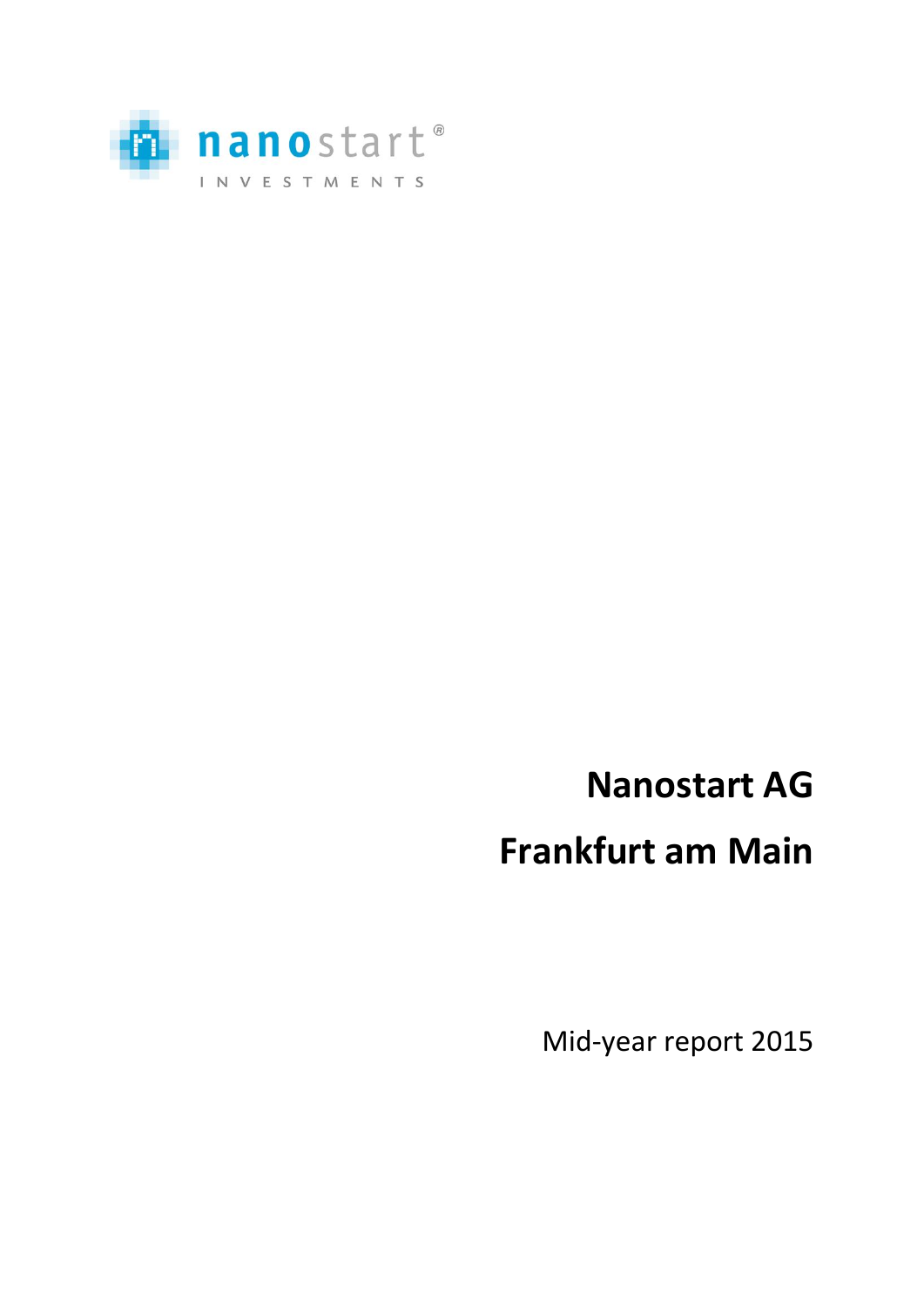### **INTERIM BALANCE SHEET as of 30 June 2015**

Nanostart AG acquisition, management and disposition of holdings, Frankfurt am Main

#### **ASSETS**

|                                          |                                                        | 30.06.2015<br><b>EUR</b> | 31.12.2014<br><b>EUR</b> |
|------------------------------------------|--------------------------------------------------------|--------------------------|--------------------------|
|                                          | A. Long-term assets                                    |                          |                          |
|                                          | I. Intangible assets                                   |                          |                          |
|                                          | 1. Concessions, industrial and similar rights and      |                          |                          |
|                                          | assets, and licenses to such rights and assets         |                          |                          |
|                                          |                                                        | 1,865.02                 | 2,458.00                 |
|                                          |                                                        |                          |                          |
|                                          | II. Tangible assets                                    |                          |                          |
| 1.                                       | Other plant, factory and office equipment              | 14,838.31                | 16,631.00                |
|                                          |                                                        |                          |                          |
|                                          | III. Financial assets                                  |                          |                          |
| 1.<br>2.                                 | Shares in related companies                            | 2,060,278.83             | 2,027,655.45             |
|                                          | Loans to related companies                             | 594,481.25               | 594,481.25               |
| 3.                                       | Investments                                            | 5,752,870.62             | 6,942,452.65             |
|                                          |                                                        | 8,407,630.70             | 9,564,589.35             |
|                                          | <b>Total long-term assets</b>                          | 8,424,334.03             | 9,583,678.35             |
|                                          | <b>B. Current assets</b>                               |                          |                          |
|                                          | I. Receivables and other assets                        |                          |                          |
| 1.                                       | Trade receivables                                      | 21.86                    | 9,042.39                 |
|                                          | 2. Amounts due from related companies                  | 3,320,502.35             | 3,208,401.92             |
|                                          | 3. Amounts due from companies with which a             | 0.00                     | 208,898.63               |
|                                          | shareholding relationship exists                       |                          |                          |
| 4.                                       | Other assets                                           | 12,070,897.57            | 12,063,113.95            |
|                                          |                                                        | 15,391,421.78            | 15,489,456.89            |
|                                          |                                                        |                          |                          |
|                                          | II. Cash on hand, central bank balances, bank balances | 320,210.77               | 290,677.05               |
|                                          | and cheques                                            |                          |                          |
|                                          |                                                        |                          |                          |
|                                          | <b>Total current assets</b>                            | 15,711,632.55            | 15,780,133.94            |
|                                          |                                                        |                          |                          |
| C. Prepaid expenses and deferred charges |                                                        | 7,515.15                 | 29,954.53                |
|                                          |                                                        |                          |                          |
|                                          | <b>Total assets</b>                                    | 24, 143, 481. 73         | 25,393,766.82            |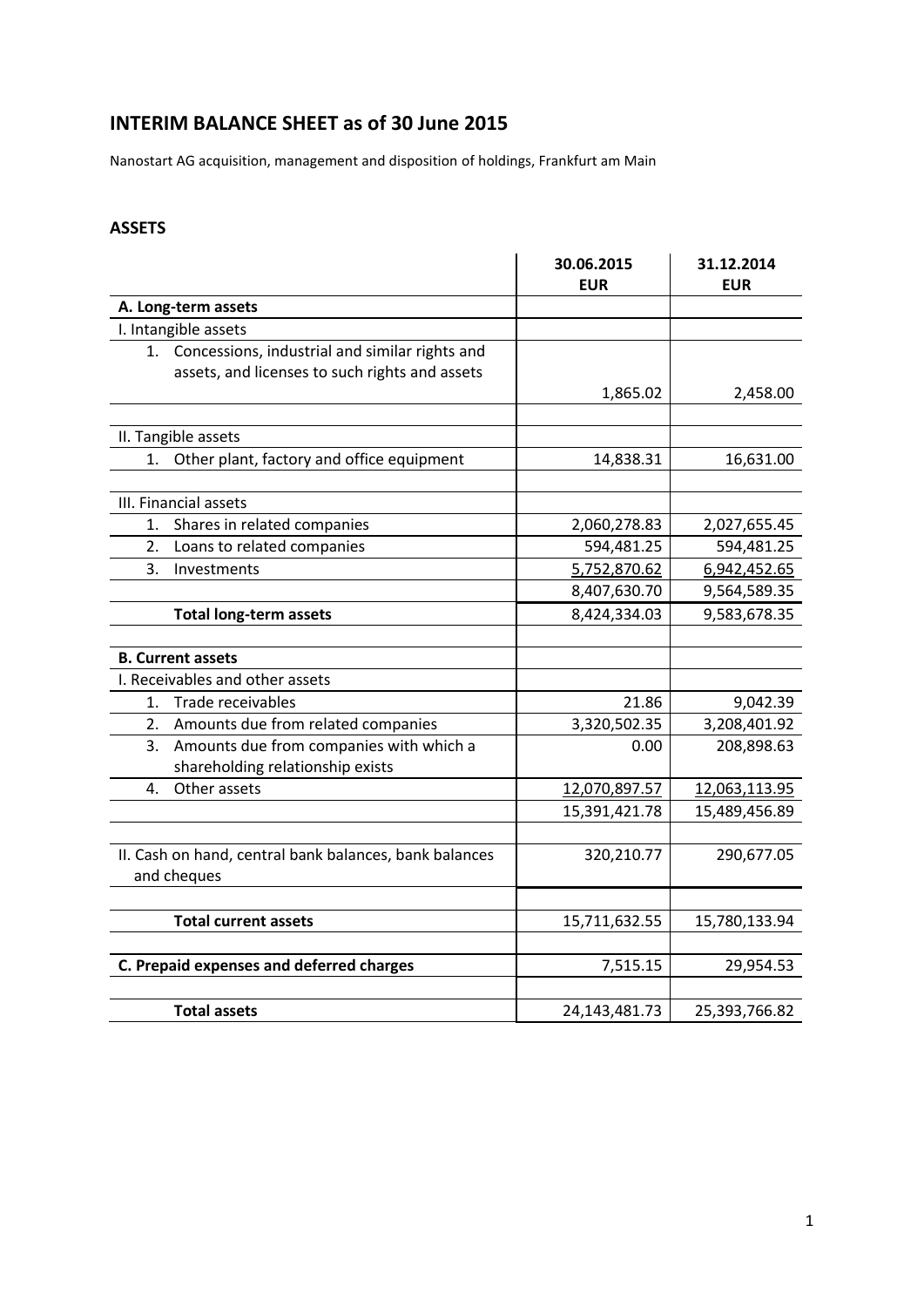### **INTERIM BALANCE SHEET as of 30 June 2015**

Nanostart AG acquisition, management and disposition of holdings, Frankfurt am Main

#### **LIABILITIES**

|                                                                        | 30.06.2015      | 31.12.2014      |
|------------------------------------------------------------------------|-----------------|-----------------|
|                                                                        | <b>EUR</b>      | <b>EUR</b>      |
| A. Equity capital                                                      |                 |                 |
| I. Subscribed capital                                                  | 6,240,000.00    | 6,240,000.00    |
| II. Capital reserves                                                   | 19,826,080.86   | 19,826,080.86   |
| III. Retained earnings                                                 |                 |                 |
| Other retained earnings<br>1.                                          | 12,544,585.38   | 12,544,585.38   |
| IV. Loss Balance carried forward                                       | -13,646,835.88  | $-4,770,769.66$ |
| V. Net loss (preceding year: Net loss)                                 | $-1,185,894.61$ | $-8,876,066.22$ |
|                                                                        |                 |                 |
| <b>B.</b> Accurals                                                     |                 |                 |
| Other provisions<br>1.                                                 | 352,163.00      | 363,120.00      |
|                                                                        |                 |                 |
| <b>C.</b> Liabilities                                                  |                 |                 |
| 1. Trade accounts payable                                              |                 |                 |
| thereof with a remaining period of up to                               |                 |                 |
| one year EUR 8,149.67 (EUR 58,170.43)                                  | 8,149.67        | 58,170.43       |
| Other current liabilities<br>2.                                        |                 |                 |
| thereof for taxes EUR 3,825.45                                         |                 |                 |
| (EUR 8,214.36)                                                         |                 |                 |
| thereof social security costs EUR 1,407.86<br>$\overline{\phantom{a}}$ |                 |                 |
| (EUR 211.67)                                                           |                 |                 |
| thereof with a remaining period of up to<br>$\overline{\phantom{a}}$   |                 |                 |
| one year EUR 5,233.31 (EUR 8,646.03)                                   | 5,233.31        | 8,646.03        |
|                                                                        | 13,382.98       | 66,816.46       |
|                                                                        |                 |                 |
| <b>Total liabilities</b>                                               | 24,143,481.73   | 25,393,766.82   |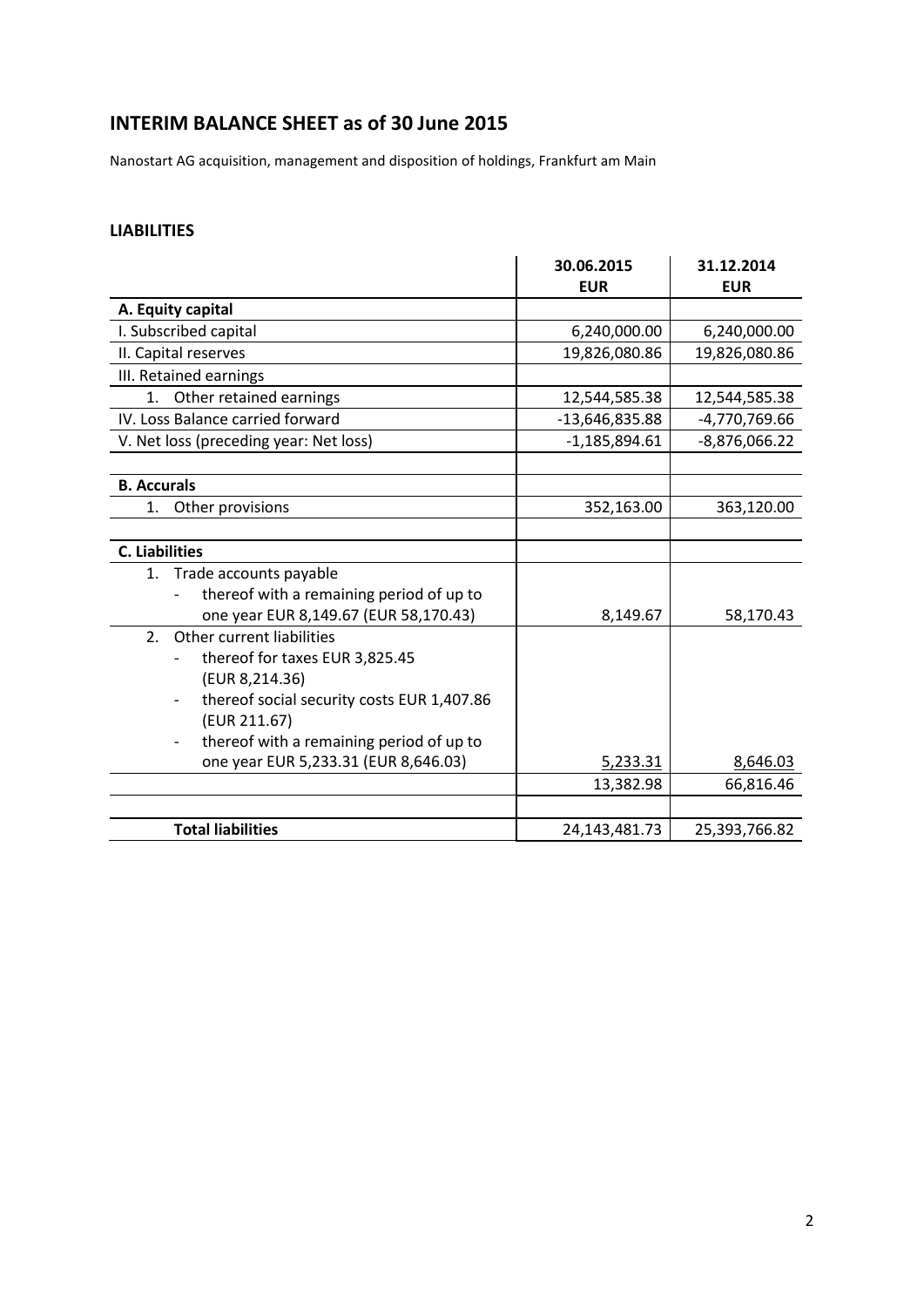## **PROFIT AND LOSS ACCOUNT as of 1 January 2015 to 30 June 2015**

Nanostart AG acquisition, management and disposition of holdings, Frankfurt am Main

|                      |                                            | 01.01.-30.06.2015 | 01.01.-31.12.2014 |
|----------------------|--------------------------------------------|-------------------|-------------------|
|                      |                                            | <b>EUR</b>        | <b>EUR</b>        |
| 1. Sales revenues    |                                            | 2,188.11          | 3,249.03          |
| 2. Total output      |                                            | 2,188.11          | 3,249.03          |
|                      | 3. Other operating income                  |                   |                   |
| a)                   | Ordinary operating income                  |                   |                   |
|                      | aa) Other ordinary income                  | 0.00              | 2,441.31          |
| b)                   | Income from the disposal of fixed assets   |                   |                   |
|                      | and from write-ups on fixed assets         | 118,102.46        | 478,482.26        |
| c)                   | Income from the release of provisions      | 16,893.83         | 1,293.82          |
| d)                   | Other income from ordinary activities      |                   |                   |
|                      | - thereof revenues from currency           |                   |                   |
|                      | conversion EUR 277.03 (EUR 0.00)           | 1,379.57          | 3,922.77          |
|                      |                                            | 136,375.86        | 480,637.65        |
| 4. Cost of Materials |                                            |                   |                   |
| a)                   | Expenses for purchased services            | 28,069.09         | 0.00              |
| 5. Personnel costs   |                                            |                   |                   |
| a)                   | Wages and salaries                         | 92,313.56         | 212,159.55        |
| b)                   | Social security contributions              |                   |                   |
|                      | -thereof from pension provision EUR        |                   |                   |
|                      | 1,980.00 (EUR 3,076.00)                    | 11,373.81         | 29,825.07         |
|                      |                                            | 103,687.37        | 241,984.62        |
| 6. Depreciation      |                                            |                   |                   |
| a)                   | On intangible assets, intangible fixed     |                   |                   |
|                      | assets and tangible assets                 | 3,834.12          | 12,354.35         |
| b)                   | On current assets in as far as such exceed |                   |                   |
|                      | the usual depreciations in the corporation | 0.00              | 125,355.27        |
|                      |                                            | 3,834.12          | 137,709.62        |
|                      | 7. Other operating expenses                |                   |                   |
| a)                   | Ordinary operating expenses                |                   |                   |
|                      | aa) Occupancy costs                        | 45,351.90         | 97,488.56         |
|                      | ab) Insurance, contributions and taxes     | 12,751.05         | 26,628.60         |
|                      | ac) Repairs and maintenance                | 723.10            | 15,083.46         |
|                      | ad) Vehicle costs                          | 0.00              | 1,900.00          |
|                      | ae) Advertising and travel expenses        | 5,966.94          | 62,756.25         |
|                      | af) Distribution expenses                  | 0.00              | 11,343.60         |
|                      | ag) Miscellaneous operating expenses       | 48,483.93         | 458,940.32        |
| b)                   | Losses from the disposal of assets         | 0.00              | 390,059.22        |
| c)                   | Losses from devaluation or from the        |                   |                   |
|                      | disposal of assets and adjustments on      |                   |                   |
|                      | claims                                     | 14,000.04         | 28,000.08         |
| d)                   | Other expenses within ordinary business    |                   |                   |
|                      | activities                                 |                   |                   |
|                      | -thereof expenses from currency            |                   |                   |
|                      | translation EUR 0.00 (EUR 53.81)           | 0.00              | 195,134.45        |
|                      |                                            | 127,276.96        | 1,281,832.03      |